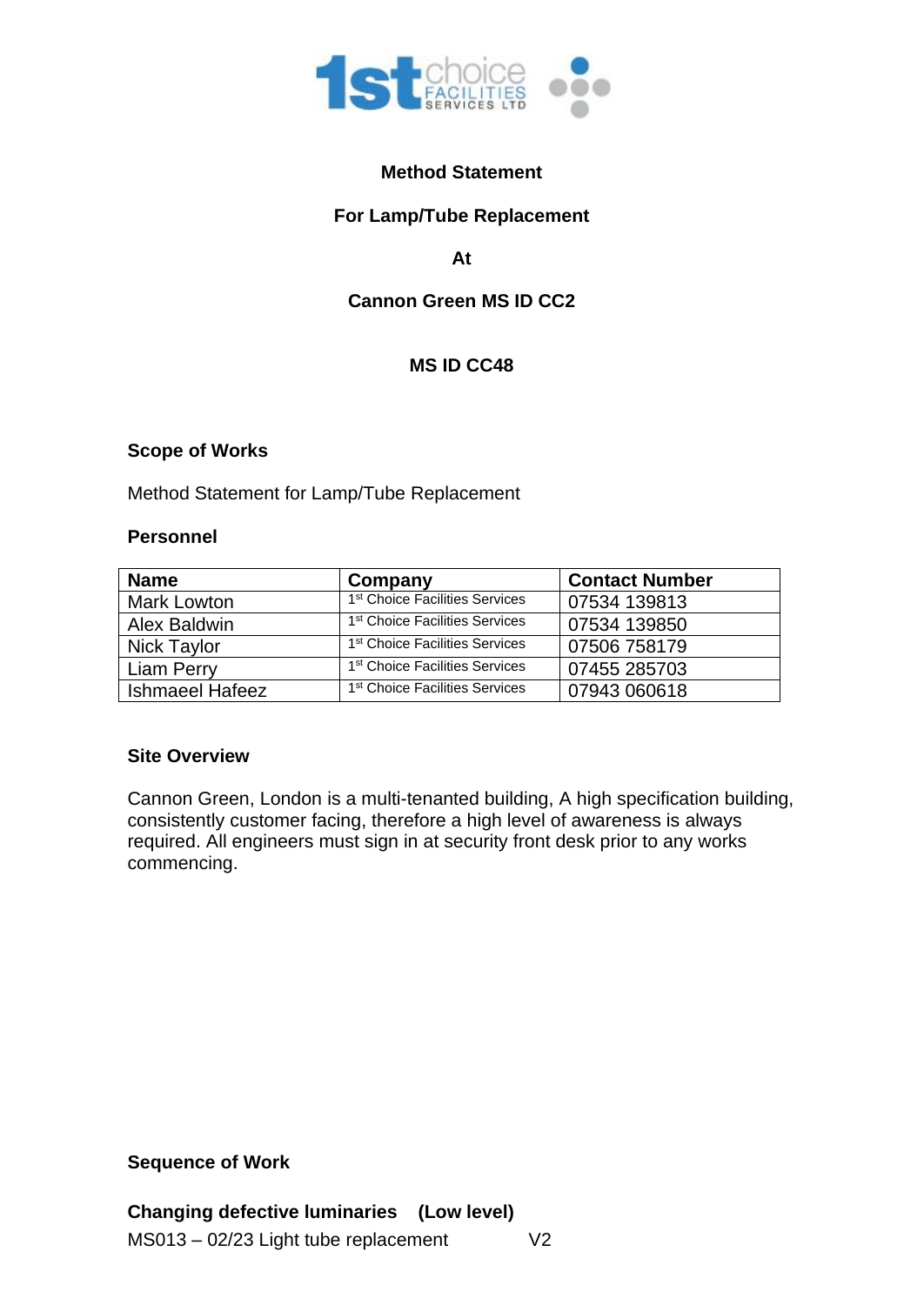

|    | <b>PROCEDURE / METHOD</b>                                                                                           | <b>SAFETY / KEY POINTS</b>                                                                                                                                                                                                                     |
|----|---------------------------------------------------------------------------------------------------------------------|------------------------------------------------------------------------------------------------------------------------------------------------------------------------------------------------------------------------------------------------|
|    | 1. Secure an exclusion zone,<br>by placing signs / barriers<br>to the front, rear and sides<br>of the working area. | Where practicable the work should be carried out<br>during the weekend or evening when the amount of<br>personnel working is reduced Before work<br>commences ensure that electrical supply is isolated<br>and locked off with signage posted. |
|    | 2. Place step ladders in<br>position under the ceiling<br>tile for gaining access to<br>the "rock rose".            | Ensure steps are of BS. Class 1 construction and<br>have been safety checked within the last 6 Months.<br>Always carry out a visual inspection before use<br>Check LAD1 ladder log before steps are put into<br>use.                           |
|    | 3. When using step ladders<br>follow the guidance in the<br>RA WE1                                                  | Do not use the top step unless the steps are<br>designed for that purpose.                                                                                                                                                                     |
|    |                                                                                                                     | Do not lean side-ways on the steps as they have a<br>low tolerance to sideways loading.                                                                                                                                                        |
|    | 4. Release the ceiling tile and<br>slide across the ceiling<br>grid.                                                |                                                                                                                                                                                                                                                |
|    | 5. Isolate "rock rose" by<br>twisting the outer rose and<br>sliding back the inner unit.                            |                                                                                                                                                                                                                                                |
| 6. | Re-position the stepladders<br>under the defective<br>luminaries.                                                   | Ensure steps are of BS. Class 1 construction and<br>have been safety checked within the last 6 Months.<br>Check LAD1before use.                                                                                                                |
|    |                                                                                                                     | Do not use the top step unless the steps are<br>designed for that purpose.                                                                                                                                                                     |
|    |                                                                                                                     | Do not lean side-ways on the steps as they have a<br>low tolerance to sideways loading.                                                                                                                                                        |
|    | 7. Put on safety glasses /<br>goggles.                                                                              |                                                                                                                                                                                                                                                |
|    | 8. Grip the tube and twist to<br>release the tube from the<br>holder.                                               | Ensure only sufficient grip is made to release the<br>unit – undue force may break the tube.                                                                                                                                                   |
|    | 9. Remove tube to place of<br>safety and collect<br>replacement tube.                                               | Ensure tube is temporarily stored safely where it will<br>not become a trip hazard. Make sure waste tubes<br>are disposed of in line with current hazardous waste<br>legislation.                                                              |
|    | 10. Grip the tube and twist to<br>relocate the tube into the<br>holder.                                             |                                                                                                                                                                                                                                                |
|    | 11. Re-position steps and<br>replace "Rock rose" -<br>Replace ceiling tile.<br>Remove steps and                     |                                                                                                                                                                                                                                                |